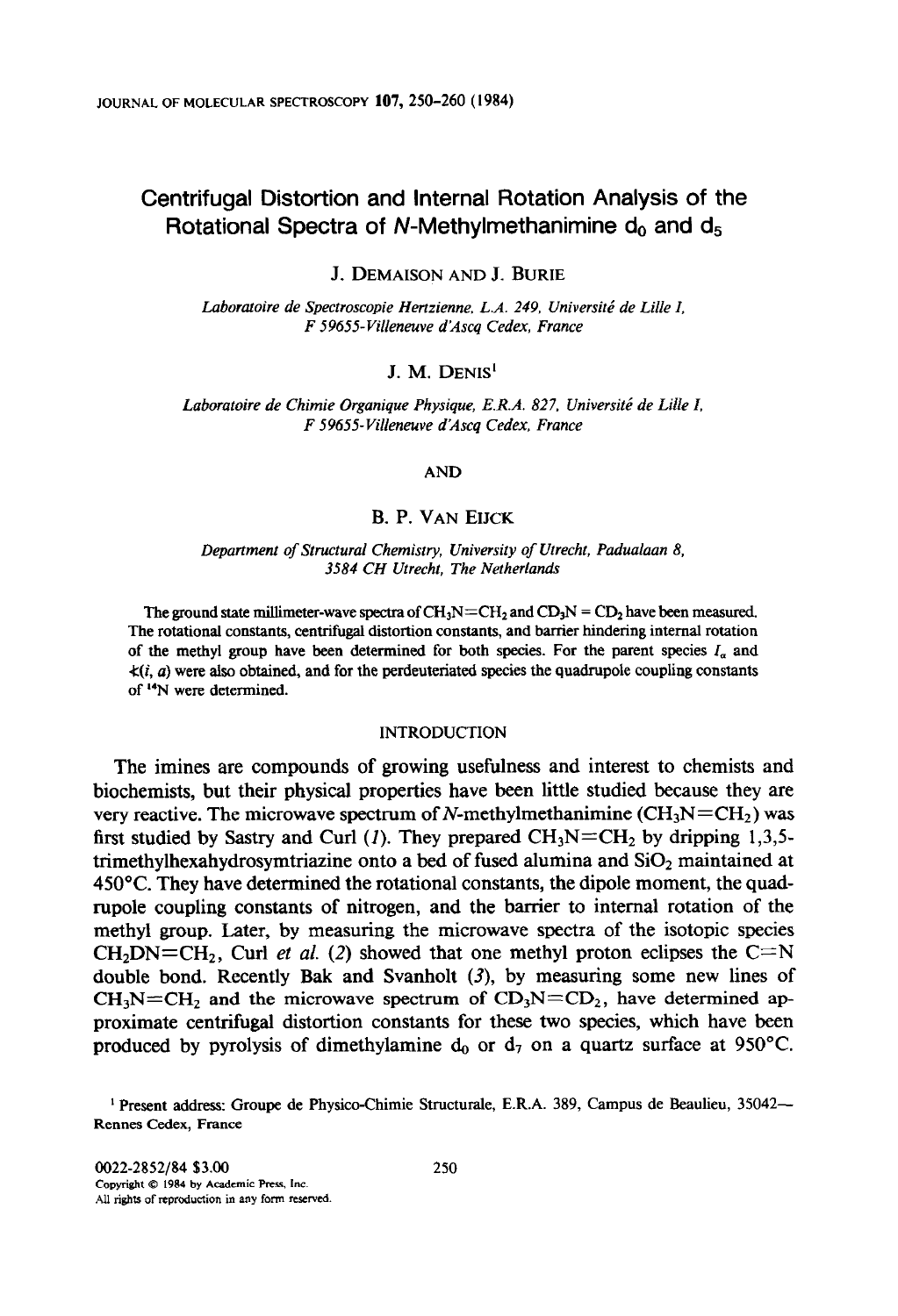However, these studies have been limited up to 50 GHz. As  $CH<sub>3</sub>N=CH<sub>2</sub>$  is relatively light ( $A \sim 52.5$  GHz), the greatest part of the strong lines are above 50 GHz.

Therefore, to predict the frequencies of the strong lines which are of great potential interest to radioastronomers, it is necessary to measure first the millimeter-wave spectrum. This was the aim of the present work, for which a very simple and efficient procedure has been used to prepare the  $N$ -methylmethanimine. This procedure is quite general and could be used for other molecules of the same type.

#### EXPERIMENTAL DETAILS

Reactive molecules have been recently synthesized by vacuum dynamic gas/solid phase reaction (4, 5).  $CH_3N=CH_2$  and  $CD_3N=CD_2$  have been prepared here by "one-tube" multistep sequences carried out in a single vacuum line which was pumped continuously through the absorption cell (Fig. 1). N-Chlorination of the dimethylamine  $((CH<sub>3</sub>)<sub>2</sub>NH or (CD<sub>3</sub>)<sub>2</sub>ND)$  on solid N-chlorosuccinimide (NCS) at room temperature is followed by an  $\alpha$ -elimination reaction of the resulting N-chloramine over solid potassium tert-butoxide (KO'Bu) at 90°C. This process can be schematically represented as

$$
(CH_3)_2NH \xrightarrow[25^\circ C]{\text{solid NCS}} (CH_3)_2NCl \xrightarrow[90^\circ C]{\text{solid KO-1-Bu}} CH_3N=CH_2.
$$

The only gaseous by-product, t-BuOH, was eliminated by a cold trap at  $-82^{\circ}$ C. A cell pressure of about 5 mTorr was maintained by cooling the dimethylamine at  $-55^{\circ}$ C. At the outset of this investigation the purity of the compound was checked by its low-temperature ir, and <sup>1</sup>H and <sup>13</sup>C NMR spectra (5). The lifetime of this species in the closed cell was more than 1 min.

The measurements were performed with the Lille millimeter-wave spectrometer. Phase-stabilized klystrons (Varian, 68-80 GHz) supply a harmonic generator (Custom Microwave) with fundamental power. To obtain a good sensitivity, superheterodyne detection was used; the local oscillator was kept at a constant frequency difference of 600 MHz from the source oscillator. After the detection, the signal was digitally averaged and then processed by a microcomputer (ITT 2020), which calculated the line frequencies and which allowed—if necessary—digital filtering (line smoothing, baseline subtraction). For details see (6).



FIG. 1. Preparation of N-methylmethanimine: a, dimethylamine; b, methanol bath at  $-55^{\circ}$ C; c, solid N-chlorosuccinimide; d, solid potassium *tert*-butoxide; e, furnace at  $+90^{\circ}$ C; f, trap at  $-82^{\circ}$ C.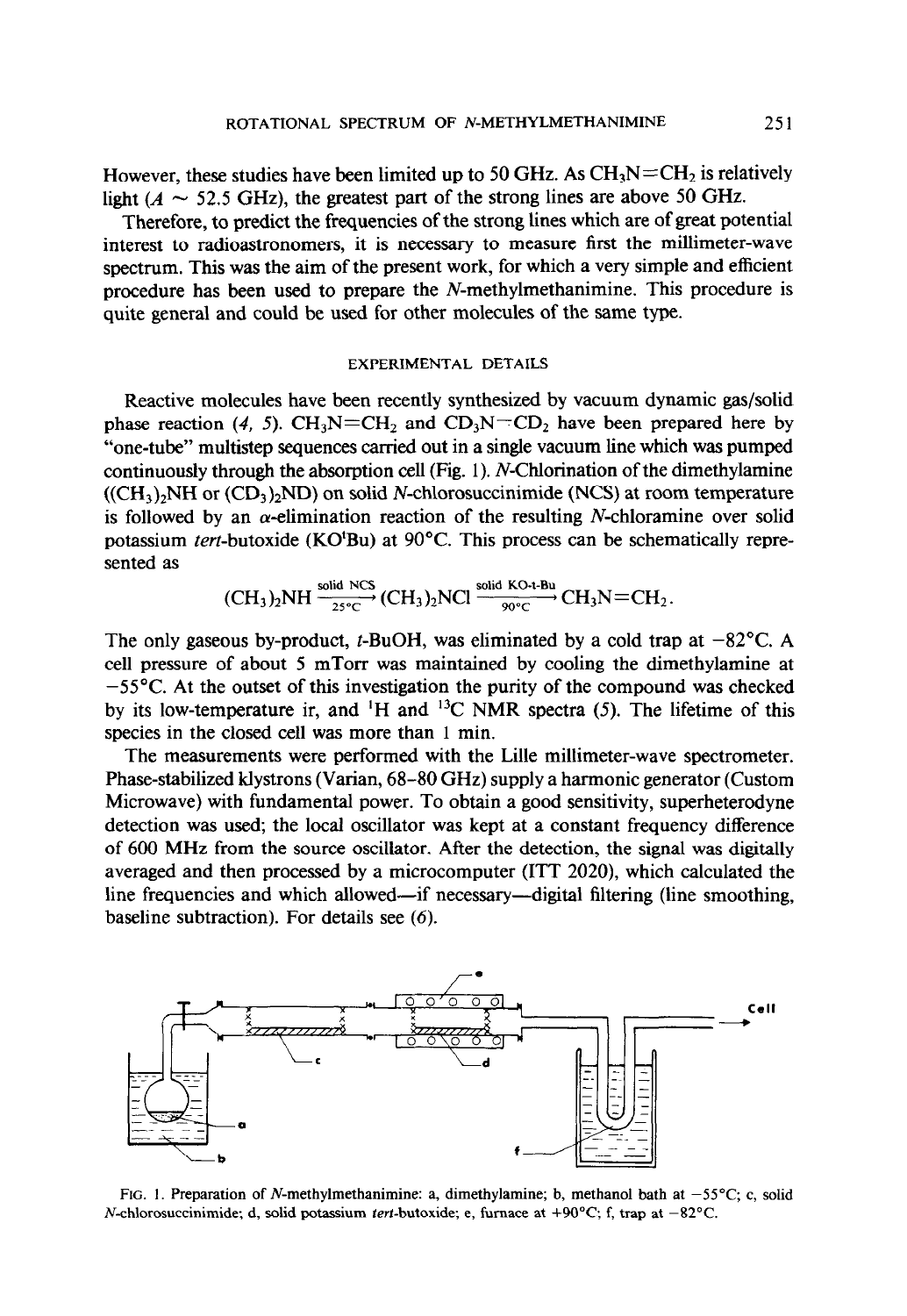| p<br>۰. |
|---------|
| c<br>E  |
|         |
|         |

Transition Frequencies (MHz) in  $CH<sub>3</sub>N = CH<sub>2</sub>$ Transition Frequencies (MHz) in CH,N=CH2

| $v_{\rm E}$ (calc.-obs.)                                                        | 0.30       | 0.28       | 0.31       | 0.43       | 0.32       | 0.28       | 0.29       | 0.31       | 0.25          | 0.24       | 0.23       | 0.24       | 0.02        | 0.16           | 0.17             | 0.83           | 0.10            | 0.02         | $-0.18$      | $-0.09$         | $-0.03$    | 0.22            | $-0.07$       | $-0.08$    | 0.27           | 0.02        | 0.35       | $-0.15$        |
|---------------------------------------------------------------------------------|------------|------------|------------|------------|------------|------------|------------|------------|---------------|------------|------------|------------|-------------|----------------|------------------|----------------|-----------------|--------------|--------------|-----------------|------------|-----------------|---------------|------------|----------------|-------------|------------|----------------|
| $\sim_{\mathbb{E}}$ (obs.)                                                      | 212 379.07 | 212 307.59 | 212 109.27 | 212 449.46 | 211 698.28 | 212 612.82 | 212 904.00 | 210 986.71 | 209 879.69    | 213 364.78 | 214 036.52 | 214 967.43 | 213 598.39  | 216 212.72     | 217 827.70       | 219 026.09     | 219 866.18      | 222 379.06   | 211 194.99   | 225 413.75      | 229 012.85 | 218 142.57      | 233 214.04    | 238 048.43 | 229 291.75     | 212 607.18  | 220 803.57 | 144 825.31     |
| $v_A$ (calc.-obs.)                                                              | 0.24       | 0.27       | 0.24       | $-0.10$    | 0.23       | 0.24       | 0.23       | 0.27       | 0.23          | 0.20       | 0.15       | 0.16       | $-0.13$     | 0.16           | $\overline{0}$ . | $-0.17$        | 0.07            | $-0.02$      | $-0.12$      | $-0.10$         | $-0.04$    | $-0.08$         | $-0.12$       | $-0.15$    | $-0.07$        | 0.09        | 0.07       | $-0.16$        |
| $\mathbf{v_{A}^{(obs.)}}$                                                       | 212 479.87 | 212 333.78 | 212 124.62 | 212 560.74 | 211 713.76 | 212 722.39 | 213 004.46 | 211 009.93 | 915.82<br>209 | 213 450.75 | 214 109.71 | 215 032.82 | 213 612.23  | 216 273.47     | 217 885.45       | 219 019.19     | 219 921.48      | 222 432.20   | 211 164.38   | 225 464.76      | 229 061.77 | 218 197.13      | 233 260.89    | 238 093.15 | 229 347.00     | 212 564.39  | 220 844.88 | 144 843.84     |
| $v_{\rm A}^{\phantom{\rm A}\sigma}v_{\rm E}^{\phantom{\rm A}\sigma\rm (calc.)}$ | 00.74      | 26.18      | 15.28      | 110.74     | 15.39      | 109.53     | 100.40     | 23.18      | 36.10         | 85.93      | 73.11      | 65.31      | 13.69       | 60.75          | 57.69            | $-7.90$        | 55.27           | 53.10        | 30.55        | 51.00           | 48.91      | 54.26           | 46.80         | 44.66      | 54.91          | $-42.71$    | 41.03      | 18.52          |
| Ļ٥                                                                              |            |            |            |            |            |            |            |            |               |            |            |            |             | σ              | Չ                |                |                 | ₫            | ≌            | Ω               | ₫          | ٩               | ≏             | ٩          |                | ŋ           | ጣ          | $\frac{8}{1}$  |
| $\mathbb{R}^d$                                                                  |            |            |            |            |            |            |            |            |               |            |            |            |             |                |                  |                |                 |              |              |                 |            |                 |               |            |                |             |            |                |
|                                                                                 |            |            |            |            |            |            |            |            |               |            | $\infty$   | o١         | ᡡ           | 2              |                  |                | ಼               | ≅            | ≏            | ₫               | ⊵          | ٩               | ≗             | ≘          |                |             | ō          | $\overline{1}$ |
| $K_c^{\prime}$ + $J^{\prime\prime}$                                             |            |            |            |            |            |            |            |            |               |            |            |            | $\subseteq$ | $\infty$       | $\sigma$         | $\overline{C}$ | $\subseteq$     |              | ≏            | Ċ,              | 3          | n               | ¢             | ⊵          | ٯ              | ڡ           | œ          | n              |
| -∡°                                                                             |            |            |            |            |            |            |            |            |               |            |            |            |             |                |                  |                |                 |              |              |                 |            |                 |               |            |                |             |            |                |
| ÷,                                                                              |            |            |            |            |            |            |            |            |               |            | œ          | ᡡ          | $\Xi$       | $\overline{a}$ | Ξ                | 12             | $\overline{12}$ | $\mathbf{r}$ | $\mathbf{1}$ | $\overline{14}$ | n          | $\overline{16}$ | $\frac{6}{1}$ | Ξ          | $\overline{1}$ | $\tilde{=}$ | ∘          | $\tilde{e}$    |

# DEMAISON ET AL.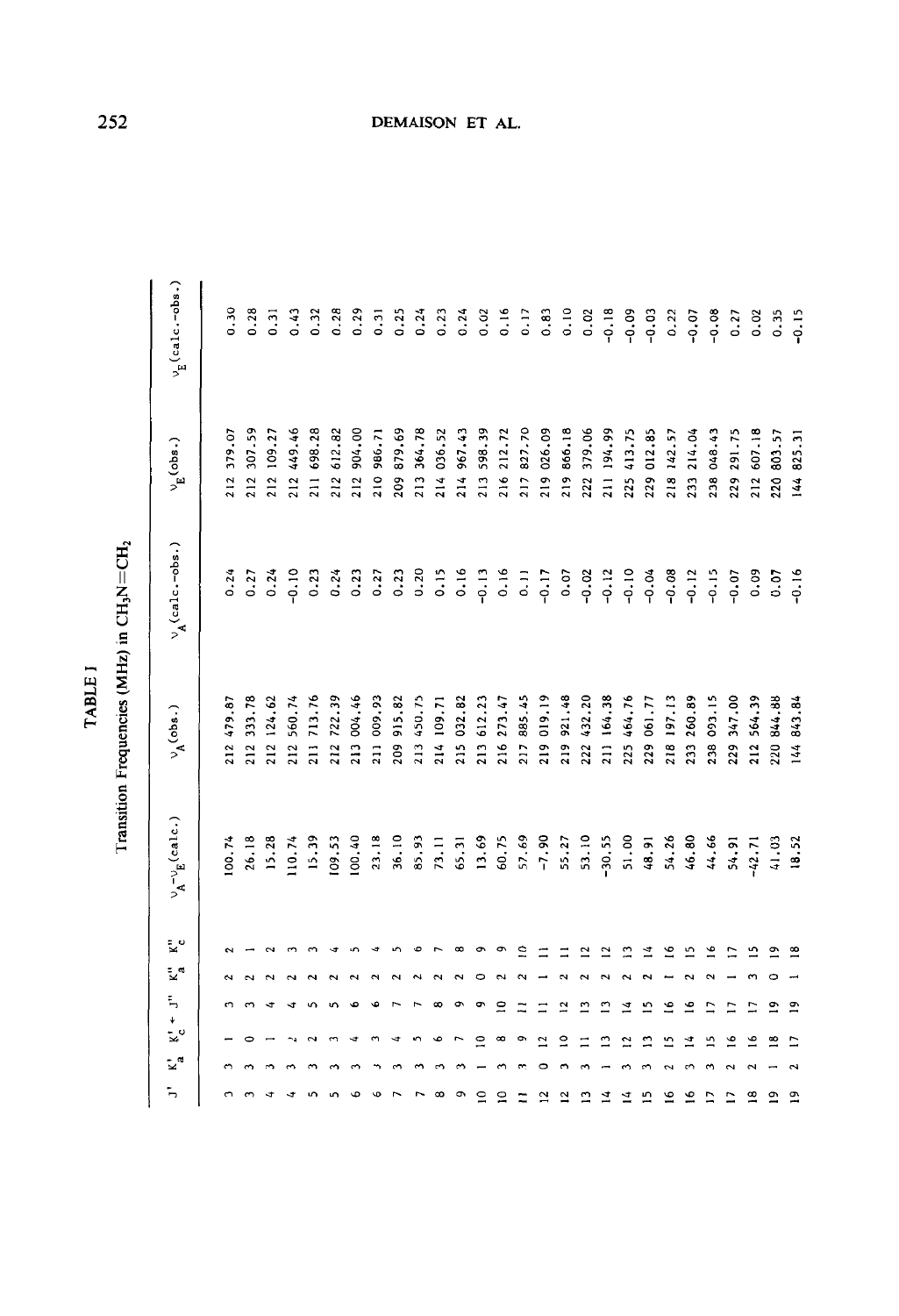|            | $0.32$<br>$-0.1$<br>$-0.6$<br>$-0.27$ |            |               |               |                         |               | $-0.11$<br>$0.67$<br>$-0.12$ |               | $-0.28$            |                         | $-0.58$<br>$-0.17$ |            | $-0.17$    | 0.70       |            |                      | 0.07       | $-0.21$    |            | 0.10       | 0.51                      | 0.52       | $-0.38$    |               | $0.15$<br>$-1.04$<br>$-0.91$ |               | 0.24       | 0.32                     | $-1.43$    | 0.28          | 0.36       | 0.42          |
|------------|---------------------------------------|------------|---------------|---------------|-------------------------|---------------|------------------------------|---------------|--------------------|-------------------------|--------------------|------------|------------|------------|------------|----------------------|------------|------------|------------|------------|---------------------------|------------|------------|---------------|------------------------------|---------------|------------|--------------------------|------------|---------------|------------|---------------|
| 238 186.62 | 156 291.50                            | 150 109.69 | 306 574.89    |               |                         | 215 777.61    | 144 911.46                   | 233 240.88    | 313 605.43         |                         | 230 900.18         | 318 049.51 | 225 219.33 | 225 472.70 | 220 445.13 |                      | 216 817.72 | 156 426.65 |            | 214 553.56 | 972.77<br>315             | 236 448.25 | 239 141.42 | 214 829.37    | 210 722.17                   | 230 959 42    | 217 647.70 | 803 460.65               | 231 163.83 | 222 385.49    | 229 100.92 | 816.69<br>237 |
|            | $0.02$<br>$-0.18$                     | 0.55       |               | 0.25          | $-0.02$                 | $-0.09$       | 0.38                         | $-0.11$       | $-0.09$<br>$-0.25$ |                         | $-0.59$            |            | $-0.16$    | 0.41       | $-0.18$    | $-0.04$              | 0.02       | $-0.49$    | $-0.35$    | 0.06       | 0.38                      | 0.24       | $-0.18$    | 0.12          | $-1.37$                      | $-1.30$       | 0.25       | 0.38                     | 1.63       | 0.27          | 0.35       | 0.38          |
| 238 231.30 | 56 308.62                             | 150 088.63 | 595.57<br>306 | 418.83<br>306 | 238.22<br>$\frac{9}{2}$ | 792.69<br>215 | 901.05<br>144                | 256.41<br>233 | 313 620.01         | 650.79<br>$\frac{1}{2}$ | 913.87<br>230      | 318 061.27 | 225 228.80 | 225 467.95 | 220 450.48 | 307 275.88           | 216 819.13 | 156 435.22 | 223 847.72 | 214 551.29 | 976.63<br>$\frac{15}{11}$ | 236 456.30 | 239 140.32 | 821.09<br>214 | 210 735.62                   | 971.61<br>230 | 217 637.18 | 445.12<br>$\frac{30}{3}$ | 231 174.88 | 373.40<br>222 | 229 087.87 | 803.32<br>237 |
| 44.38      | 17.05                                 | $-21.20$   | 20.77         | 57.20         | 62.37                   | 15.10         | $-10.69$                     | 15.54         | 14.77              | 26.40                   | 13.68              | 11.74      | 9.48       | $-5.04$    |            | $\frac{5.33}{18.68}$ | 1.36       | 8.29       | $-0.24$    | $-2.30$    | 3.73                      | 7.78       | $-0.89$    | $-8.31$       | 13.12                        | 11.80         | $-10.50$   | 15.46                    | 14.12      | $-12.10$      | $-13.06$   | $-13.42$      |
|            |                                       |            |               |               |                         |               |                              |               |                    | ŗ٠                      |                    |            |            |            |            |                      |            |            |            |            |                           |            |            |               |                              |               | ల్ల        | £.                       |            |               |            | ግ             |
|            |                                       |            |               |               |                         |               |                              |               | ని                 | 26                      |                    |            |            | 27         | Ξ.         | 2                    | 2          | 29         | 2          | ຂ          | င္က                       | ຂ          | ᇹ          | ≈             |                              |               | ని         |                          |            |               |            | 36            |
|            |                                       |            |               |               |                         |               |                              |               |                    |                         |                    |            |            |            |            |                      |            |            |            |            |                           |            |            |               |                              |               |            |                          |            |               |            | $\mathbf{z}$  |
| ន          |                                       |            |               |               |                         |               |                              |               |                    |                         |                    |            |            |            |            |                      |            | ္က         | ຂ          | ္က         |                           |            |            |               |                              |               |            |                          |            |               |            | $\frac{8}{3}$ |

# ROTATIONAL SPECTRUM OF N-METHYLMETHANIMINE

253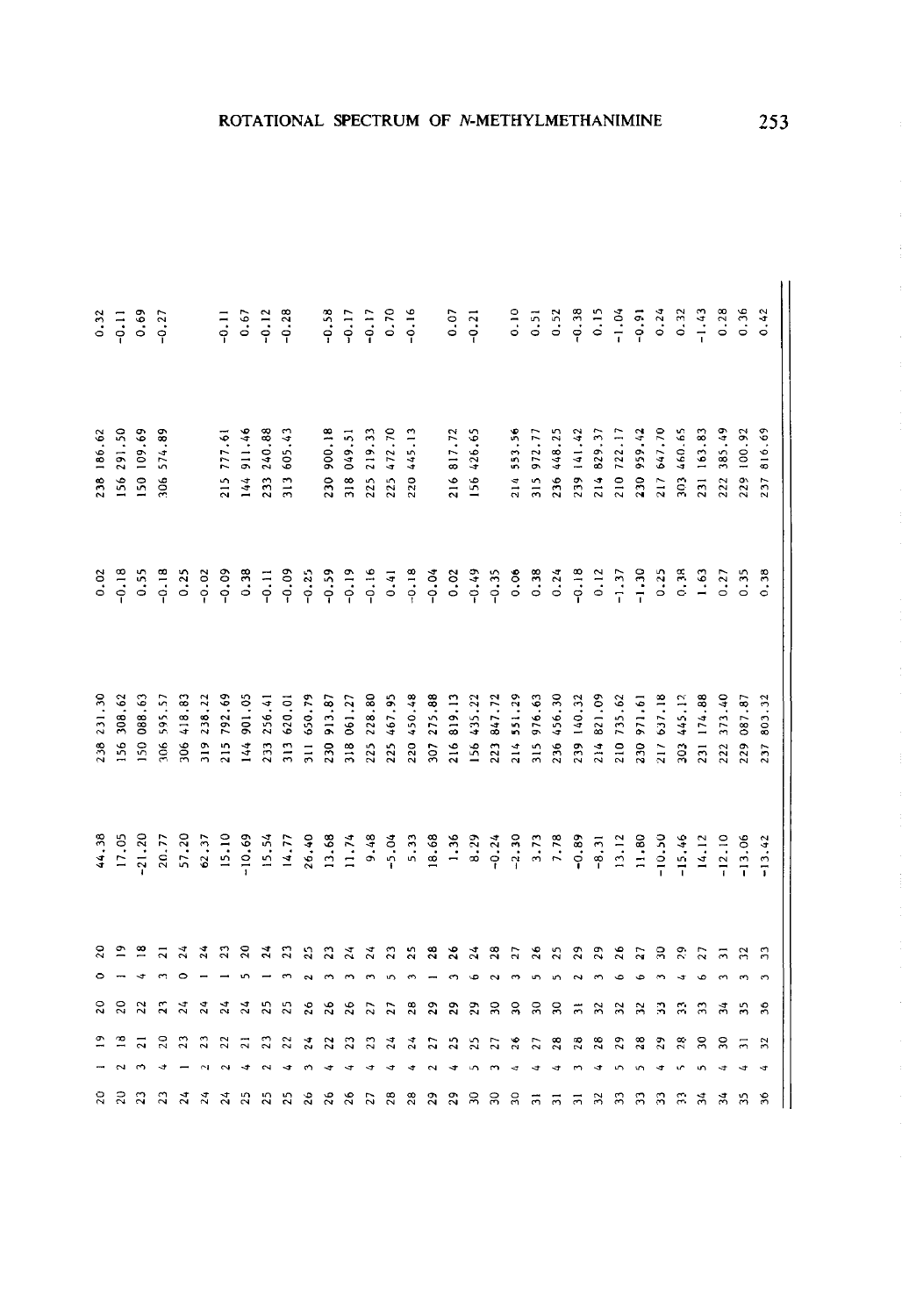The rotational constants are rather large and  $\mu = \mu_b = 1.53 D(t)$ , so the lines are rather strong. First, an approximate spectrum was predicted with the constants of Bak (3). Some lines showed a rather well-resolved quadrupole hyperfine structure due to 14N which greatly facilitated their assignment. Then higher *J* transitions were assigned using the "bootstrap" method as described by Kirchkoff (7). The predicted internal rotation splitting was also of great help for the assignment. A list of measured frequencies is given in Table I. As the quadrupole hypertine structure could be well reproduced by the constants of Sastry  $(1)$ , no new determination of the quadrupole coupling constants was attempted. The hypothetical unperturbed frequencies of the split lines were calculated using the intensity-weighted mean of the multiplets (8).

To obtain molecular parameters from the observed frequencies, a least-squares program based on the Internal Axis Method was used (9). The elements off-diagonal in  $v$  were removed by a Van Vleck transformation. Then the eigenvalues of the Hamiltonian were directly calculated by matrix diagonalization. Basis functions expi $\alpha(3k + \sigma)$  with k ranging from  $-9$  to  $+9$  and a Van Vleck transformation up to  $v = 2$  were sufficient to obtain stable results within a few kilohertz. As in Ref. (9), quartic centrifugal distortion terms were defined in the Principal Axis System (representation I'), transformed to the Internal Axis System, and added to the Hamiltonian. All data of Refs.  $(1)$  and  $(3)$  and Table I were used. The determinable quantities derived from the fit to the spectrum are listed in Table II, together with their standard deviations. All the parameters are well determined. The correlation of  $I\alpha$  and  $\delta_K$  is the highest with 0.886; the standard deviation is  $0.38$  MHz for 87 A lines and 0.43 MHz for 82 E lines; the mean splitting being  $\Delta \nu = 33.76$  MHz, and the greatest splitting 111.28 MHz for the  $4_{32} \leftarrow 4_{23}$  line.

### $CD<sub>3</sub>N=CD<sub>2</sub>$

The spectrum of  $CD_3N=CD_2$  was identified using the same method as for  $CH<sub>3</sub>N=CH<sub>2</sub>$ . A list of measured frequencies is given in Tables III and V. The hyperfine structure due to  $14N$ -quadrupole coupling to overall rotation could be at least partially resolved for many lines. The hyperfine structure was analyzed with first-order perturbation theory. The diagonal elements  $\chi_{gg}$  of the quadrupole coupling tensor determined from the splittings of Table III are listed in Table IV, together with those of the parent species. The fitting parameters were  $\chi^+$  and  $\chi^-$ . The correlation coefficient of these two parameters is 0.131. Since the molecule has  $C_s$  symmetry the only nonzero off-diagonal tensor element is  $\chi_{ab}$ . By rotating the principal inertial axis system with isotopic substitution and combining the diagonal elements  $\chi_{gg}$  of the two isotopic species, the off-diagonal element  $\chi_{ab}$  may be, in principle, calculated. Unfortunately, in the present case the angle of rotation is practically negligible  $(\sim 0.1^{\circ})$ . It explains why the quadrupole constants are nearly identical for the two molecules. The value found for the constant  $\chi_{cc}$  = 3.59 (18) MHz is in good agreement with that found for the similar molecule CH<sub>2</sub>=NH,  $\chi_{cc}$  = 3.591 (8) MHz (10).

Some lines were found split by internal rotation (Table V), but as these splittings are small and few, only  $V_3$  could be determined. The moment of inertia of the methyl top was taken to be  $I_{\alpha} = 6.30 \text{ u} \cdot \text{Å}^2$  and the angle  $\theta$  (methyl top to a axis) = 29°.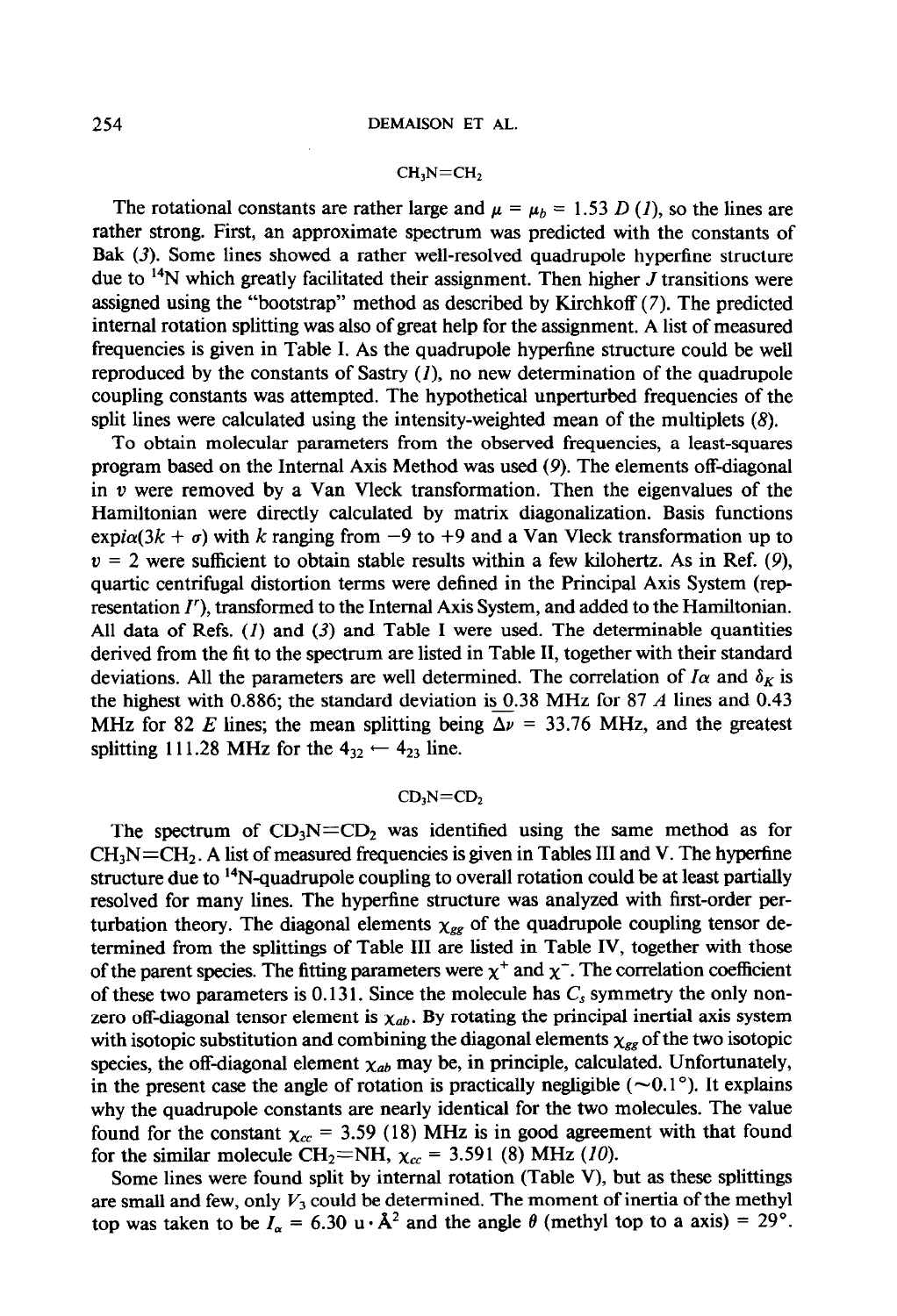|                                                              | $CH_3N = CH_2$  | $CD_3N = CD_2$ |                  |
|--------------------------------------------------------------|-----------------|----------------|------------------|
|                                                              |                 | $\mathbf c$    | d                |
| A/MHz                                                        | 52 514.711 (31) | 34 579.433(26) | 34 577.460(18)   |
| B/MHz                                                        | 10 670.2820(96) | 8165.012(23)   | 8 161, 1468 (28) |
| C/MHz                                                        | 9 371.4939(99)  | 7 185.594 (34) | 7 191.2333(27)   |
| $\mathbf{I}_{\alpha}/\mathbf{u}$ . $\mathring{\mathtt{A}}^2$ | 3.1976(23)      | 6.30 b         |                  |
| $\theta / \rho$ a                                            | 25.660(45)      | 29b            |                  |
| $v_3/cm^{-1}$                                                | 713.71(32)      | 715(8)         |                  |
| $\Delta_{_{\rm I}}/\mathrm{kHz}$                             | 7.5584(43)      | 4.1348(36)     | 4.1357(23)       |
| $\Delta_{\text{JK}}/\text{kHz}$                              | $-34.189(86)$   | $-5.83(26)$    | 16.772(28)       |
| $\Delta_{\rm K} / {\rm kHz}$                                 | 639.18(100)     | 148.75(63)     | 122.65(33)       |
| $\delta$ , /kHz                                              | 1.39557(83)     | 0.69110(37)    | 0.68403(32)      |
| $\delta_{\mathbf{k}}$ /kHz                                   | 19.844 (140)    | 5,55(61)       | $-48.464(26)$    |
| $H_{K,I}/Hz$                                                 |                 |                | $-3.22(55)$      |

TABLE II

Molecular Parameters for N-Methylmethanimine in Representation I'

 $a)$   $\theta$  denotes the angle between the a-axis and the internal rotation axis.

assumed value

simultaneous fit the A and E lines

d) fit of the A lines only (neglecting internal rotation).

This latter quantity was obtained from an assumed structure  $(1)$ . The rotational constants, centrifugal distortion constants, and the barrier hindering internal rotation of the  $CD_3$  group are determined using the same least-squares program as for  $CH<sub>3</sub>N=CH<sub>2</sub>$  and the experimental frequencies of Table V. When the splitting was too small to be observed, the input data is  $v_A^* = (v_A + v_E)/2$  (instead of  $v_A$  and  $v_E$ ). The derived constants are listed in Table II. The standard deviation of the fit is 0.21 MHz for the  $A$  (or  $A^*$ ) lines and 0.23 MHz for the  $E$  lines. Five correlation coefficients are greater than 0.98:  $(V_3, C) = 0.983$ ;  $(V_3, \Delta_{JK}) = 0.999$ ;  $(C, \Delta_{JK}) = 0.985$   $(C, \delta_K)$ = 0.986; and  $(\Delta_{JK}, \Delta_K)$  = 0.998.

These high correlations show that the fit is not satisfactory. Although the deuteriation of the methyl group does not seem to significantly change the barrier, this good agreement is certainly accidental: for  $CD_3N=CD_2$ ,  $I_\alpha$  and  $\theta$  are assumed parameters, and a small change of either  $I_{\alpha}$  or  $\theta$  changes all the other parameters by many times their standard deviation. The most sensible parameters are  $V_3$  and  $\Delta_{JK}$ . To obviate these difficulties we have simply fitted the A lines of  $CD_3N=CD_2$  to the centrifugal distorted Hamiltonian of Watson using a type  $I<sup>r</sup>$  representation. The derived constants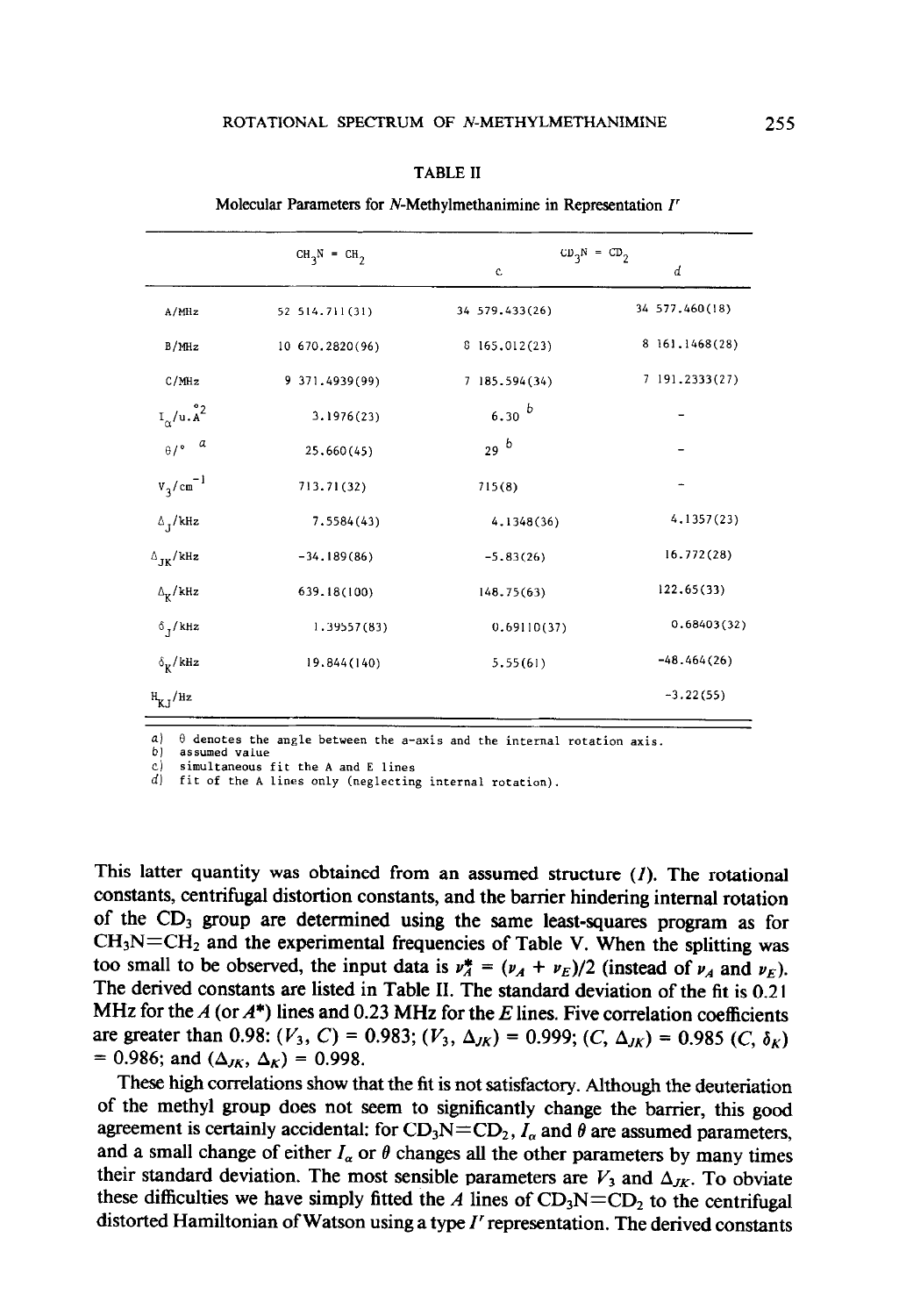## **TABLE III**

| J' | $k_a$          |                | $K_c' + J'' - K_a'' - K_c''$ |              |                 | $F' + F''$     |                     |   | α<br>$v_{\rm obs.}$<br>(Mllz)  | ь<br>$\Delta v$ <sub>HFS</sub> obs.<br>(MHz) | $\Delta v$ <sub>HFS</sub> calc.obs.<br>(MHz) |
|----|----------------|----------------|------------------------------|--------------|-----------------|----------------|---------------------|---|--------------------------------|----------------------------------------------|----------------------------------------------|
| 1  | 1              | 0              | 1                            | 0            | $_{\rm 1}$ c    | 0<br>2         | 1<br>$\overline{2}$ |   | 27 383.90<br>27 385.95         | $-2.05$                                      | $-0.05$                                      |
| 2  | ı              | 1              | 2                            | 0            | $2^{\circ}$     | з<br>2         | 3<br>2              |   | 28 382.40<br>28 383.60         | 1.20                                         | 0.003                                        |
| 3  | 1              | $\overline{2}$ | 3                            | 0            | $3^{\circ}$     | 4<br>3         | 4<br>3              |   | 29 925.50<br>29 926.90         | 1.40                                         | 0.014                                        |
| 4  | 0              | 4              | 3                            | $\mathbf I$  | $_3$ $^{\rm c}$ | 5<br>4         | 4<br>3              |   | 37 040.90<br>37 042.20         | 1.30                                         | 0.07                                         |
| 4  | $\mathbf{1}$   | 3              | 4                            | 0            | $_4$ $^{\rm c}$ | 5<br>4         | 5<br>4              |   | 32 072.60<br>32 074.10         | 1.50                                         | 0.07                                         |
| 5  | 1              | 4              | 5                            | 0            | $5^{\circ}$     | 6<br>5         | 6<br>5              |   | 34 896.70<br>34 898.50         | 1.80                                         | $-0.09$                                      |
| 17 | 1              | 16             | 16                           | 2            | 15              | 17<br>18<br>16 | 16<br>17<br>15      | ∤ | 234 221.401<br>234 220.738     | $-0.663$                                     | $-0.034$                                     |
| 17 | $\overline{2}$ | 16             | 17                           | $\mathbf{I}$ | 17              | 17<br>18<br>16 | 17<br>18<br>16      | ł | 157 082.883<br>157 081.318     | $-1.565$                                     | $-0.007$                                     |
| 17 | 3              | 15             | 17                           | 2            | 16              | 17<br>18<br>16 | 17<br>18<br>16      | ∤ | 157 392.688 $d$<br>157 391.900 | $-0.788$                                     | 0.07                                         |
| 18 | 3              | 16             | 18                           | $\mathbf{2}$ | 17              | 18<br>19<br>17 | 18<br>19<br>17      | ł | 160 951.641<br>160 950.826     | $-0.815$                                     | $-0.018$                                     |
| 19 | $\mathbf{I}$   | 18             | 19                           | 0            | 19              | 19<br>20<br>18 | 19<br>20<br>18      | ł | 159 331.448<br>159 329.462     | $-1.986$                                     | $-0.028$                                     |
| 20 | 2              | 18             | 19                           | 3            | -17             | 20<br>21<br>19 | 19<br>20<br>18      | ∤ | 237 485.349<br>237 484.217     | $-1.132$                                     | 0.002                                        |
| 21 | 4              | -17            | 21                           | 3            | 18              | 21<br>22<br>20 | 21<br>22<br>20      | ∤ | 158 939.837<br>158 940.586     | 0.749                                        | $-0.007$                                     |
| 22 | 4              | 18             | 22                           | 3            | -19             | 22<br>23<br>21 | 22<br>23<br>21      | ł | 154 197.882<br>154 198.582     | 0.700                                        | 0.009                                        |
| 25 | 1              | 24             | 25                           | 0            | 25              | 25<br>26<br>24 | 25<br>26<br>24      | ∤ | 228 208.183<br>228 206.913     | $-1.270$                                     | $-0.149$                                     |
| 25 | $\overline{2}$ | 24             | 25                           | $\mathbf{1}$ | 25              | 25<br>26<br>24 | 25<br>26<br>24      | Ĵ | 232 077.380<br>232 076.228     | $-1.152$                                     | $-0.139$                                     |

## Nuclear Quadrupole Hyperfine Structure of  $CD_3N = CD_2$

a) A-species unless otherwise stated

 $\sim$   $\sim$ 

b) Splitting with respect to first component

c) Taken from the thesis of H. SVANHOLT (15)

 $d)$  E-species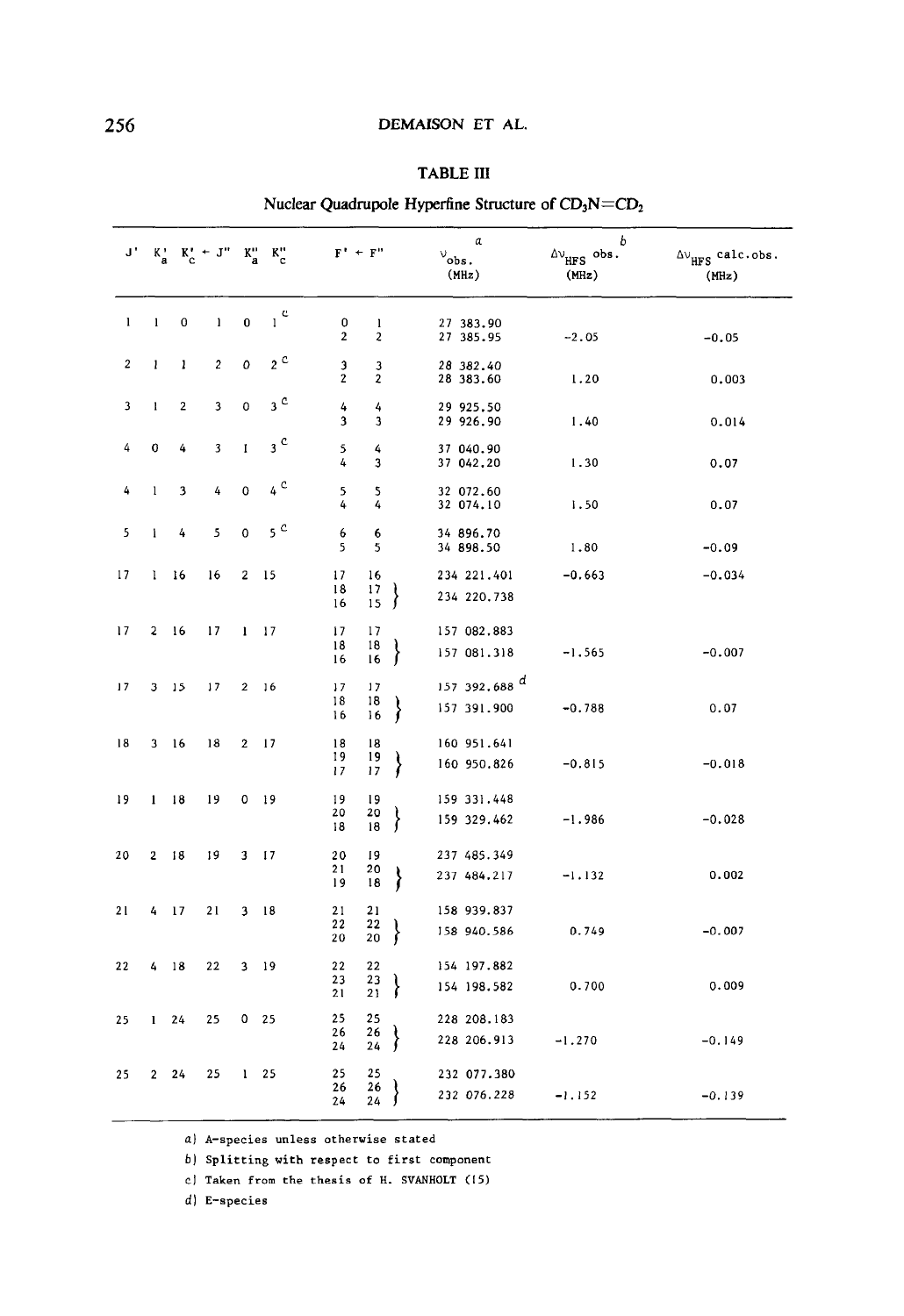|    |             |    | $J' = K'_a - K'_c + J'' - K''_a - K''_c$ |                |    |                | $F' + F''$            | $v_{obs}$ .<br>(MHz)       | $^{\Delta\mathrm{V}}_{\mathrm{HFS}}$ obs.<br>(MHz) | $\Delta v_{\rm HFS}$ calc.-obs.<br>(MHz) |
|----|-------------|----|------------------------------------------|----------------|----|----------------|-----------------------|----------------------------|----------------------------------------------------|------------------------------------------|
| 26 |             | 25 | 26                                       | $\mathbf{0}$   | 26 | 26<br>27<br>25 | 26<br>$27\,$<br>25    | 239 123.221<br>239 121.903 | $-1.318$                                           | $-0.032$                                 |
| 28 | 3           | 26 | 28                                       | $2^{\circ}$    | 27 | 28<br>29<br>27 | 28<br>29<br>27        | 232 651.499<br>232 650.359 | $-1.140$                                           | 0.098                                    |
| 30 | $2^{\circ}$ | 28 | 30                                       | $\mathbf{1}$   | 29 | 30<br>31<br>29 | 30<br>$\frac{31}{29}$ | 238 382.522<br>238 381.196 | $-1.326$                                           | 0.006                                    |
| 30 | 4           | 27 | 30                                       | $\overline{3}$ | 28 | 30<br>31<br>29 | 30<br>$\frac{31}{29}$ | 231 783.958<br>231 783.230 | $-0.728$                                           | 0.045                                    |
| 34 | 4           | 30 | 34                                       | $\mathbf{3}$   | 31 | 34<br>35<br>33 | 34<br>35<br>33        | 158 477.900<br>158 477.092 | $-0.808$                                           | 0.019                                    |
| 35 | 3           | 32 | 35                                       | $\overline{2}$ | 33 | 35<br>36<br>34 | 35<br>36<br>34        | 238 537.583<br>238 536.255 | $-1.328$                                           | 0.048                                    |

TABLE *III-Continued* 

are shown in the third column of Table II. The standard deviation of the fit is then only 186 kHz and the highest correlation ( $\Delta_K$ ,  $\delta_K$ ) = 0.964.

### **CONCLUSION**

The results of the present analysis are sufficient for the prediction of all strong transitions of  $CH<sub>3</sub>N=CH<sub>2</sub>$  throughout the microwave and millimeter-wave ranges.

## TABLE IV

Nitrogen Quadrupole Coupling Constants of N-Methylmethanimine (MHz)

|                                | $CD_3N = CD_2$ | α<br>$CH_3N = CH_2$ |
|--------------------------------|----------------|---------------------|
| $x^+ = x_{bb} + x_{cc}$        | $-1.28(37)$    |                     |
| $x^-=x_{bb} - x_{cc}$          | $-8,460(79)$   |                     |
| derived constants              |                |                     |
| $X_{aa}$                       | 1.28(37)       | 1.9(3)              |
| $x_{\mathbf{b} \mathbf{b}}$    | $-4.87(19)$    | $-5.1(2)$           |
| $X_{\mathbf{c} \, \mathbf{c}}$ | 3.59(18)       | 3.2(2)              |

a) from ref.  $(1)$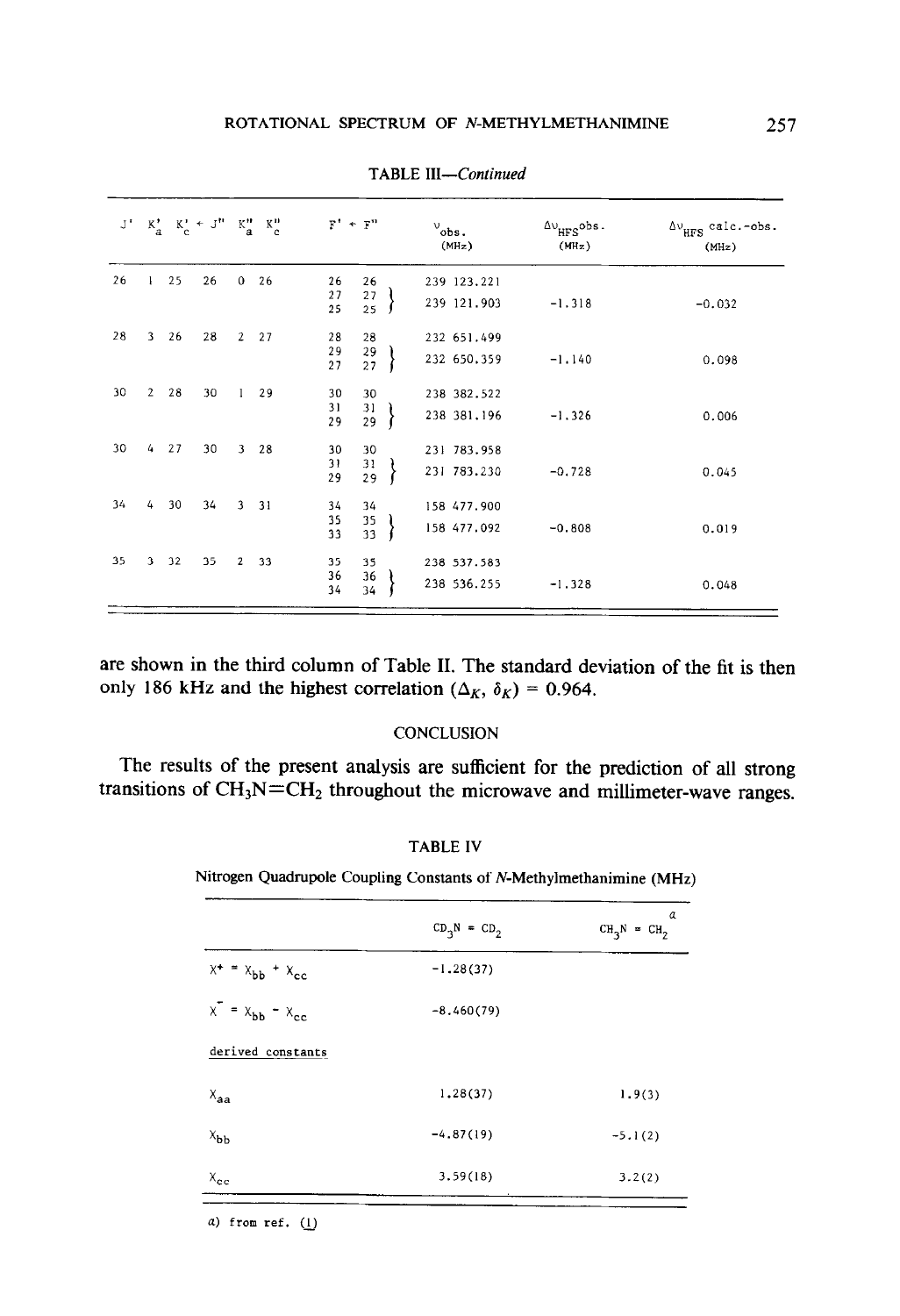## DEMAISON ET AL.

# TABLE V

# Transition Frequencies (MHz) in  $CD_3N=CD_2$

| J'                      | $K^{\prime}_{\bf a}$ |                | $K_c^T + J^H - K_a^H$   |                                                       | $K^{\prime\prime}_{\rm c}$ | $\vee_{A}\negthinspace\negthinspace\negthinspace\sim_{E}$ (calc.) | $v_A$ (obs.) | $v_A$ (calc.-obs.) | $v_E$ (obs.) | $v_E$ (calc.-obs.) |
|-------------------------|----------------------|----------------|-------------------------|-------------------------------------------------------|----------------------------|-------------------------------------------------------------------|--------------|--------------------|--------------|--------------------|
| $\overline{2}$          | 1                    | $\mathbf{I}$   | $\overline{\mathbf{c}}$ | 0                                                     | $\mathbf{2}$               | 0.34                                                              | 28 382.64    | 0.20               | 28 382.24    | 0.26               |
| $\overline{\mathbf{3}}$ | 1                    | $\overline{2}$ | 3                       | 0                                                     | 3                          | 0.34                                                              | 29 925.90    | 0.11               | 29 925.50    | 0.17               |
| 4                       | 0                    | 4              | 3                       | ı                                                     | 3                          | $-0.29$                                                           | 37 041.20    | 0.10               | 37 041.60    | $-0.02$            |
| 4                       | 1                    | 3              | 4                       | 0                                                     | 4                          | 0.35                                                              | 32 073.00    | 0.26               | 32 072.70    | 0.21               |
| 5                       | $\mathbf{1}$         | 4              | 5                       | 0                                                     | 5                          | 0.36                                                              | 34 897.30    | 0.08               | 34 896.80    | 0.22               |
| 6                       | $\mathbf{1}$         | 5              | 6                       | 0                                                     | 6                          | 0.37                                                              | 38 481.70    | 0.16               | 38 481.30    | 0.20               |
| 11                      | 5                    | 6              | 11                      | 4                                                     | 7                          | $-0.42$                                                           | 241 520.87   | 0.31               | 241 521.62   | $-0.02$            |
| Ħ                       | 5                    | $\overline{7}$ | п                       | 4                                                     | 8                          | $-0.09$                                                           | 241 560.10   | 0.26               |              |                    |
| 12                      | 5                    | 8              | 12                      | 4                                                     | 9                          | $-0.17$                                                           | 241 385.19   | 0, 21              |              |                    |
| 12                      | 5                    | 7              | 12                      | 4                                                     | 8                          | $-0.31$                                                           | 241 307.36   | 0.26               | 241 307.93   | $-0.00$            |
| 15                      | 5 <sup>7</sup>       | 10             | 15                      | 4                                                     | 11                         | $-0.21$                                                           | 240 182.41   | $-0.02$            |              |                    |
| 16                      | $\mathbf{1}$         | 16             | 15                      | 0                                                     | 15                         | 0.04                                                              | 237 756,53   | 0.05               |              |                    |
| 16                      | 0                    | 16             | 15                      | $\mathbf{I}$                                          | 15                         | 0.01                                                              | 232 782.44   | 0.08               |              |                    |
| 16                      | 5                    | Ħ              | 16                      | 4                                                     | $\sqrt{2}$                 | $-0.20$                                                           | 239 569.34   | $-0.01$            |              |                    |
| 17                      | $\mathbf{1}$         | 16             | 16                      | $\overline{2}$                                        | 15                         | $-0.01$                                                           | 234 220.96   | $-0.08$            |              |                    |
| 17                      | $\overline{c}$       | 16             | 17                      | 1                                                     | 17                         | 0,77                                                              | 157 081.84   | 0.22               | 157 080.85   | 0.45               |
| 17                      | 3                    | 15             | 17                      | 2                                                     | 16                         | 0.22                                                              | 156 392.50   | 0.16               | 156 392.17   | 0.27               |
| 17                      | 5                    | 12             | 17                      | 4                                                     | 13                         | $-0.19$                                                           | 238 784.77   | $-0.01$            |              |                    |
| 17                      | 5                    | 13             | 17                      | 4                                                     | 14                         | $-0.19$                                                           | 239 937.37   | $-0.02$            |              |                    |
| 18                      | 3                    | 16             | 18                      | $\mathbf{2}% ^{T}=\mathbf{2}^{T}\times\mathbf{2}^{T}$ | 17                         | 0.16                                                              | 160 951,10   | 0.23               |              |                    |
| 18                      | \$                   | 14             | 18                      | 4                                                     | 15                         | $-0.19$                                                           | 239 562.10   | $-0.07$            |              |                    |
| 19                      | $\mathbf{1}$         | 18             | 19                      | 0                                                     | 19                         | 0.82                                                              | 159 330.12   | 0.21               | 159 329.17   | 0.34               |
| 19                      | ċ.                   | 15             | 19                      | 4                                                     | 16                         | $-0.19$                                                           | 239 185.12   | $-0.11$            |              |                    |
| 20                      | $\overline{2}$       | 18             | 19                      | 3                                                     | 17                         | 0.11                                                              | 237 484.59   | $-0.12$            |              |                    |
| 20                      | 5                    | 16             | 20                      | 4                                                     | 17                         | $-0.19$                                                           | 238 827.14   | $-0.12$            |              |                    |
| 21                      | 4                    | 17             | 21                      | 3                                                     | 18                         | $-0.23$                                                           | 158 940.34   | 0.07               |              |                    |
| 21                      | 5                    | 17             | 21                      | $\overline{\mathbf{4}}$                               | 18                         | $-0.19$                                                           | 238 514.13   | $-0.20$            |              |                    |
| 22                      | 4                    | 18             | 22                      | 3                                                     | 19                         | $-0.30$                                                           | 154 198.35   | $-0.02$            |              |                    |
| 22                      | S.                   | 18             | 22                      | 4                                                     | 19                         | $-0.20$                                                           | 238 276.78   | $-0.16$            |              |                    |
| 23                      | 5                    | 19             | 23                      | 4                                                     | 20                         | $-0.21$                                                           | 238 150.85   | $-0.23$            |              |                    |
| 24                      | 5                    | 20             | 24                      | 4                                                     | 21                         | $-0.22$                                                           | 238 175.81   | $-0.28$            |              |                    |
| 25                      | $\mathbf{1}$         | 24             | 25                      | 0                                                     | 25                         | 0.95                                                              | 228 207.26   | 0.03               | 228 206.06   | 0.28               |
| 25                      | $\overline{2}$       | 24             | 25                      | ł.                                                    | 25                         | 0.85                                                              | 232 076.54   | $-0.01$            | 232 075.47   | 0.22               |
| 25                      | 5.                   | 21             | 25                      | 4                                                     | 22                         | $-0.24$                                                           | 238 394.48   | $-0.30$            |              |                    |
| 26                      | $\mathbf{1}$         | 25             | 26                      | 0                                                     | 26                         | 0.95                                                              | 239 122,34   | $-0.17$            | 239 121.09   | 0.12               |
| 26                      | 5                    | 22             | 26                      | 4                                                     | 23                         | $-0.25$                                                           | 238 851.84   | $-0.32$            |              |                    |
| 27                      | 5                    | 23             | 27                      | 4                                                     | 24                         | $-0.27$                                                           | 239 593.77   | $-0.29$            |              |                    |
| 28                      | 3                    | 26             | 28                      | 2                                                     | 27                         | $-0.25$                                                           | 232 650.74   | $-0.25$            |              |                    |
| 28                      | $5 -$                | 24             | 28                      | 4                                                     | 25                         | $-0.29$                                                           | 240 665.96   | $-0.28$            |              |                    |
| 29                      | $2^{\circ}$          | 27             | 29                      | ı                                                     | 28                         | 0.02                                                              | 225 996.85   | $-0.19$            |              |                    |
| 29                      | 3                    | 27             | 29                      | $\mathbf{2}$                                          | 27                         | $-0.19$                                                           |              |                    | 158 583.69   | $-0.06$            |
| 29                      | 4                    | 26             | 29                      | 3                                                     | 27                         | $-0.51$                                                           | 225 506.02   | $-0.13$            | 225 506.74   | $-0.35$            |
| 30                      | $2^{\circ}$          | 28             | 30                      | $\mathbf{I}$                                          | 29                         | $-0.03$                                                           | 238 381.64   | $-0.36$            |              |                    |
| 30                      | 4.                   | 27             | 30                      | $\overline{\mathbf{3}}$                               | 28                         | $-0.52$                                                           |              |                    | 231 783.47   | $-0.31$            |
| 31                      | $\mathbf{4}$         | 28             | 31                      | $\overline{\mathbf{3}}$                               | 29                         | $-0.53$                                                           | 238 555.20   | $-0.26$            | 238 555.82   | $-0.35$            |
| 32                      | 5                    | 27             | 31                      | 6                                                     | 26                         | $-0.06$                                                           | 228 266.94   | 0.01               |              |                    |
| 33                      | 4                    | 29             | 33                      | 3                                                     | 30                         | $-0.37$                                                           | 150 887.70   | $-0.03$            | 150 888.15   | $-0.11$            |
| 34                      | 4                    | 30             | 34                      | 3                                                     | 31                         | $-0.31$                                                           | 158 477.01   | 0.01               | 158 477.37   | $-0.04$            |
| 35                      | 3                    | 32             | 35                      | 2                                                     | 33                         | $-0.13$                                                           | 238 536.70   | $-0.34$            |              |                    |
| 37                      | 6                    | 31             | 37                      | 5                                                     | 32                         | $-0.07$                                                           | 238 501.77   | 0.25               |              |                    |
| 38                      | 6                    | 32             | 38                      | 5                                                     | 33                         | $-0.08$                                                           | 231 433.81   | 0.44               |              |                    |
|                         |                      | 36             | 40                      | 3                                                     | 37                         | 0.02                                                              | 229 890.91   | 0.45               |              |                    |

\* These lines are found not split and are in fact  $(\vee_{A} \star_{\vee_{E}}) / 2$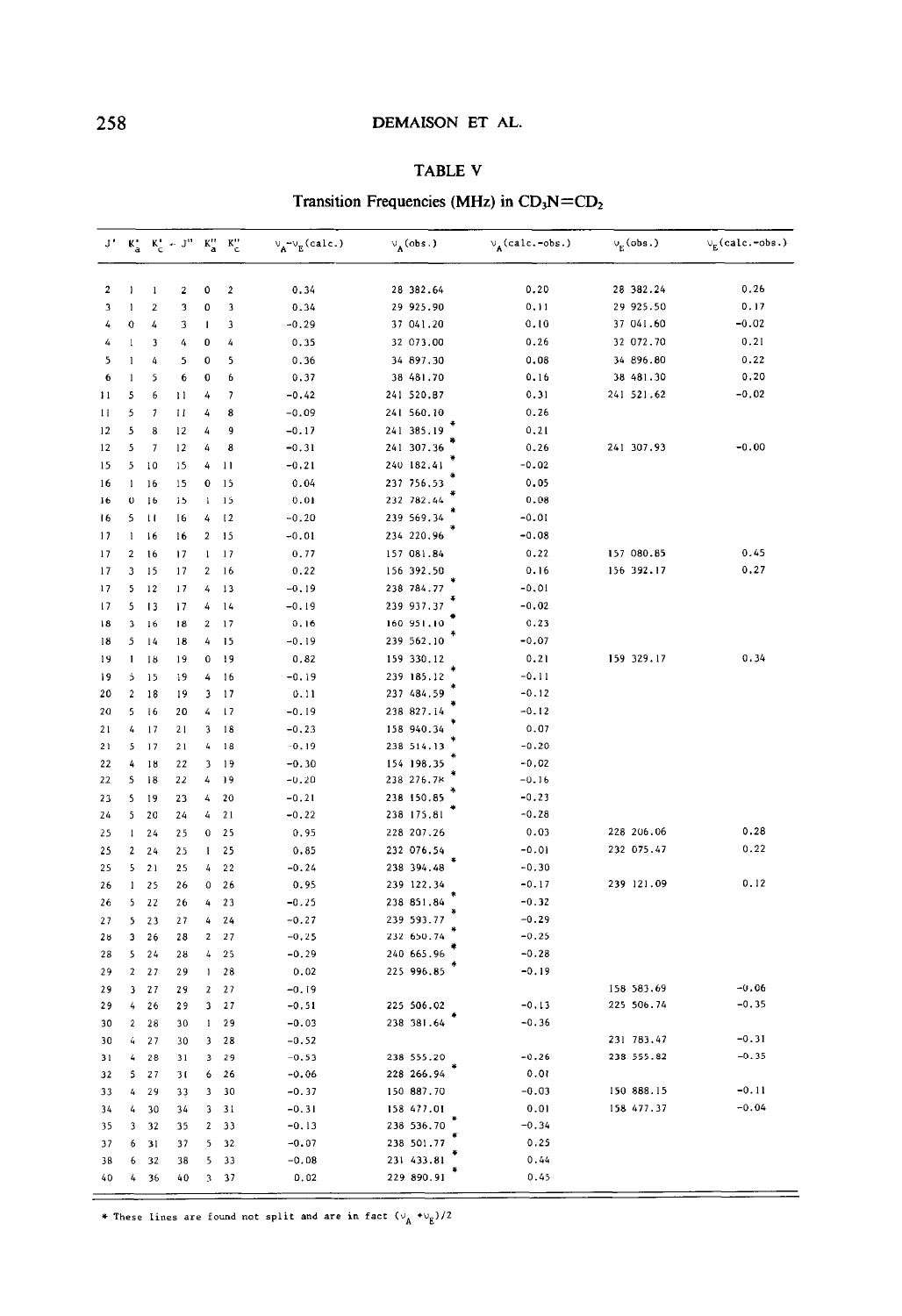#### TABLE VI

| $J^{\dagger}$  | $K_n^*$                 | $K_{\rm c}^*$            | J''<br>٠                 | $\kappa_a$              | $\kappa_c''$   | $v_A (\sigma_A)^a$ | $v_E$ $(\sigma_E)^a$ | $s_A^{\ b}$ | $\mathbf{E}_{\mathrm{g}}/(\mathrm{cm}^{-1})^{\mathrm{C}}$ |
|----------------|-------------------------|--------------------------|--------------------------|-------------------------|----------------|--------------------|----------------------|-------------|-----------------------------------------------------------|
| 5              | $\mathsf{O}\xspace$     | 5                        | 4                        | 1                       | 4              | 63 207, 415 (47)   | 63 224, 717 (48)     | 2.309       | 7.88                                                      |
| $\overline{7}$ | $\mathbf{1}$            | 6                        | $\overline{1}$           | 0                       | $\overline{7}$ | 63 298.364(58)     | 63 277.248(62)       | 5.975       | 18,60                                                     |
| 8              | $\mathbf{I}$            | $\overline{\phantom{a}}$ | 8                        | 0                       | 8              | 70 154.234 (76)    | 70 132.715(79)       | 6.312       | 23,87                                                     |
| 9              | $\mathbf{1}$            | 8                        | 9                        | 0                       | 9              | 78 262.516 (98)    | 78 240.518(101)      | 6.518       | 29.78                                                     |
| 9              | $\mathbf{I}$            | 8                        | 8                        | $\overline{\mathbf{c}}$ | $\overline{7}$ | 80 208.304 (100)   | 80 251.082(110)      | 1.991       | 29.71                                                     |
| 2              | <sup>1</sup>            | $\mathfrak{p}$           | T.                       | ٥                       | $\mathbf{I}$   | 80 657, 196 (41)   | 80 637, 311 (46)     | 1.495       | 0.67                                                      |
| 6              | O                       | 6                        | 5                        | $\mathbf{1}$            | 5              | 85 584.198(56)     | 85 600.511(57)       | 3.012       | 11,12                                                     |
| 10             | $\mathbf{I}$            | 9                        | 10                       | 0                       | 10             | 87 682, 840 (123)  | 87 660,238(126)      | 6.609       | 36.32                                                     |
| 11             | ł.                      | 10                       | $_{11}$                  | 0                       | 11             | 98 435.545 (150)   | 98 412.156(153)      | 6.606       | 43.49                                                     |
| 3              | f,                      | 3                        | $\overline{2}$           | 0                       | $\overline{2}$ | 98 777.828(51)     | 97 758.324(56)       | 2.001       | 2,00                                                      |
| 10             | f.                      | 9                        | 9                        | $\overline{\mathbf{2}}$ | 8              | 105 868.847(112)   | 105 909.460(121)     | 2.412       | 35.71                                                     |
| $\mathbf{1}$   | $\overline{2}$          | 9                        | $\mathbf{1}$             | ŧ                       | 10             | 106 586.219(52)    | 106 549.102(52)      | 8.872       | 46.77                                                     |
| 12             | $\overline{c}$          | 10                       | 12                       | Ł                       | $\mathbf{1}$   | 106 799.238 (48)   | 106 764.585 (62)     | 9.899       | 54.97                                                     |
| 10             | $\overline{2}$          | 8                        | 10                       | Ŧ.                      | $\mathbf{Q}$   | 107 324.505 (58)   | 107 285.057(72)      | 7.804       | 39.24                                                     |
| 13             | $\overline{a}$          | $\overline{11}$          | 13                       | ŧ                       | 12             | 108 108 972 (50)   | 108 076,851 (62)     | 10.844      | 63,83                                                     |
| 7              | Û                       | 7                        | 6                        | $\mathbf{I}$            | 6              | 108 119.042(66)    | 108 134.213(67)      | 3.778       | 14.99                                                     |
| 9              | $\overline{2}$          | $\overline{7}$           | 9                        | $\mathbf{I}$            | 8              | 108 848,432(63)    | 108 806.853(78)      | 6.736       | 32.39                                                     |
| 12             | $\mathbf{I}$            | 11                       | 12                       | 0                       | 12             | 110 494, 416 (178) | 110 469,992(182)     | 6.535       | 51.28                                                     |
| 14             | $\overline{2}$          | 12                       | 14                       | $\mathbf{I}$            | 13             | 110 641.795 (63)   | 110 612, 219 (71)    | 11,670      | 73.34                                                     |
| 8              | $\overline{2}$          | 6                        | 8                        | $\mathbf{1}$            | $\overline{7}$ | 110 973.800 (67)   | 110 930, 369 (82)    | 5.703       | 26.21                                                     |
| $\overline{7}$ | $\overline{\mathbf{2}}$ | 5                        | $\overline{\phantom{a}}$ | $\mathbf{1}$            | 6              | 113 503.531 (69)   | 113 458.635(83)      | 4.732       | 20.71                                                     |
| 15             | $\overline{2}$          | $\overline{13}$          | 15                       | $\mathbf{1}$            | 14             | 114 507.105 (84)   | 114 480,033(88)      | 12,350      | 83.52                                                     |
| 4              | $\mathbf{I}$            | 4                        | 3                        | 0                       | 3              | 116 302, 193(61)   | 116 283.114 (66)     | 2.548       | 4.01                                                      |
| 6              | $\overline{2}$          | 4                        | 6                        | $\mathbf{I}$            | 5              | 116 236.631 (70)   | 116 190.854 (84)     | 3.836       | 15.89                                                     |
| 5              | $\overline{\mathbf{c}}$ | 3                        | 5                        | $\mathbf{1}$            | 4              | 118 978.572 (69)   | 118 933.010(83)      | 3,019       | 11,76                                                     |
| 4              | $\overline{\mathbf{2}}$ | $\overline{2}$           | 4                        | $\mathbf{1}$            | 3              | 121 550.977(69)    | 121 508.351(80)      | 2.271       | 8.32                                                      |
| 13             | $\mathbf{1}$            | 12                       | 13                       | ٥                       | 13             | 123 784.946 (207)  | 123 759.179(211)     | 6.425       | 59.70                                                     |
| 3              | $\overline{2}$          | 1                        | 3                        | $\mathbf{I}$            | $\overline{2}$ | 123 799.083(68)    | 123 767.713(78)      | 1.570       | 5.56                                                      |

#### Predicted Frequencies for CH<sub>3</sub>NCH<sub>2</sub>

a) Calculated frequency in MHz and statistical uncertainty (one standard **deviation),** A = A **species,** E = E species

b) Line strength for the A species<br>c) Energy of the lower level for the A species.

But, the differences between calculated and observed frequencies (Table I) are greater than the experimental accuracy (about 30 kHz), especially for the high-*J* lines. This result seems quite general and probably shows that the rigid frame-rigid top model with one torsional degree of freedom is failing for the high-*J* transitions (11, 12).

The experimental value of the potential barrier  $V_3 = 2040.65$  (91) cal/mol is in rather good agreement with the value found previously by Bak,  $V_3 = 2007$  cal/mol (3), assuming  $\langle i, a \rangle = 27.52^{\circ}$ . The moment of inertia,  $I_{\alpha}$ , of the methyl group could be accurately determined from the internal rotation analysis,  $I_{\alpha}^{\text{ir}} = 3.1976 \text{ u} \cdot \text{A}^2$ .  $I_{\alpha}$ may be determined quite independently using the inertial defects of the normal and deuteriated species (13):

$$
I_{\alpha} = -[\Delta (CD_3N=CD_2) - \Delta (CH_3N=CH_2)]
$$
  
= 3.119u \cdot \hat{A}^2.

We note that  $I_{\alpha} < I_{\alpha}^{ir}$ . This behavior is rather general, as may be seen from an inspection of Table V of Ref. (14).